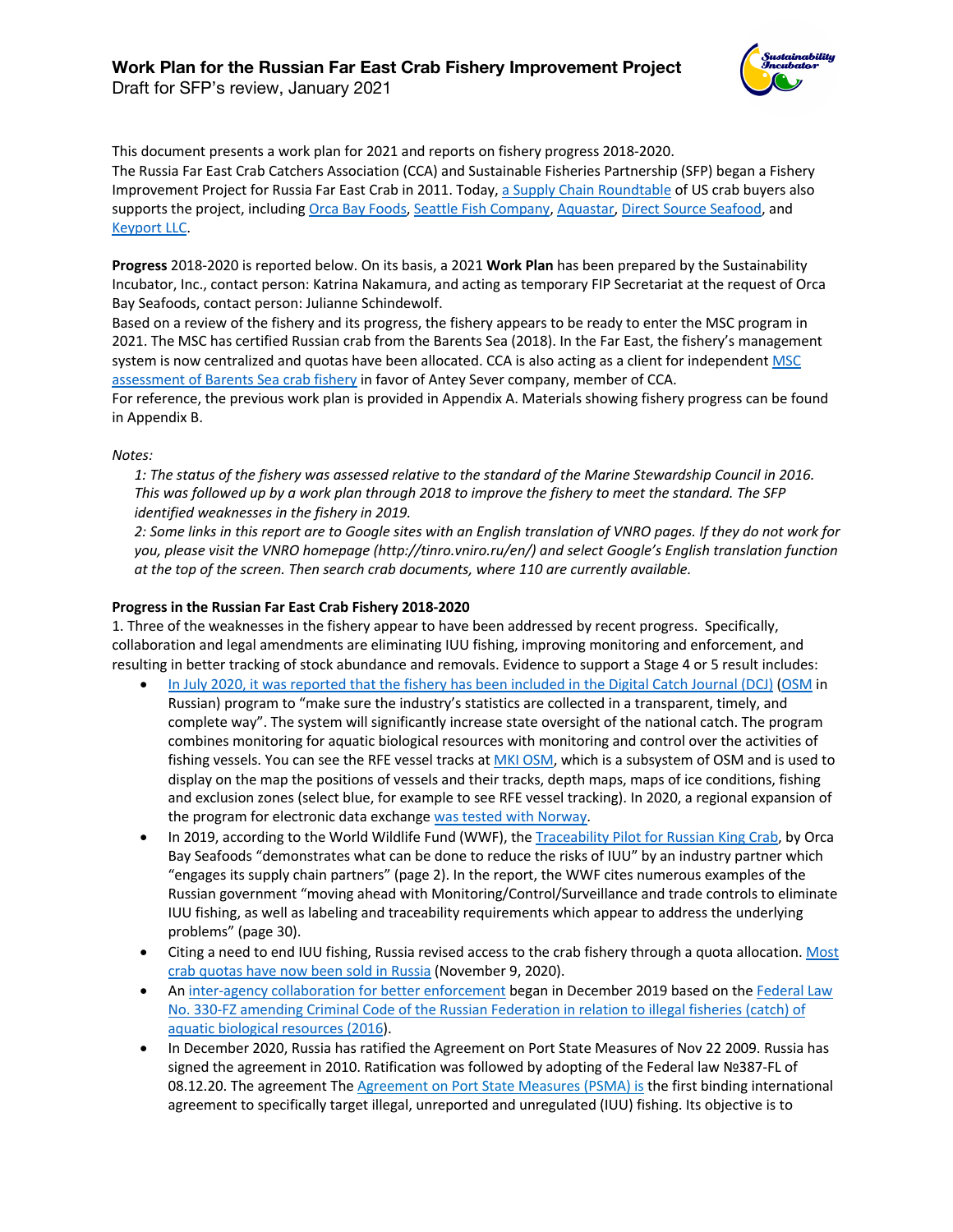prevent, deter and eliminate IUU fishing by preventing vessels engaged in IUU fishing from using ports and landing their catches. In this way, the PSMA reduces the incentive of such vessels to continue to operate while it also blocks fishery products derived from IUU fishing from reaching national and international markets. The effective implementation of the PSMA ultimately contributes to the long-term conservation and sustainable use of living marine resources and marine ecosystems. The provisions of the PSMA apply to fishing vessels seeking entry into a designated port of a State which is different to their flag State.

2. Another weakness in the fishery was the need for a harvest strategy where fishery catches are set on the basis of biological reference points. This preference is found in the MSC standard, indicator 1.2.1. Per Russian law (2015), the TAC determination in Russia is based solely on a scientific assessment of the biological state of the resource (see the 2018 MSC Public Certification Report for Barents Sea crab). However, public reporting on biological reference points for the commercial crab species in Russia's Far East crab fishery was summarized and combined with snow crab in Russia's Far East crab fishery through 2019. As a result, biological references points may not have been considered in the 2016 pre-assessment.

- Recommendations for the fishery and substantiation of forecasts of allowable catches for the most popular and valuable crabs, Kamchatka, blue and hairy crabs are developed annually by scientists. These will be published in the 2020 "fishery forecast" expected in late November in 2020. When the crab fishery forecast for Russia's Far East specifies all types of commercial crabs, a higher score on MSC 1.2.1 will likely be achievable.
- For clarification, input data is collected annually to estimate the status of crab stocks and to set biological reference points. The input data includes annual commercial catch based on daily vessel reports, stock estimates based on fishery statistics, research surveys data, and analytical models (these details can be found in the 2018 MSC Public Certification Report for Barents Sea crab).
- For clarification, Biological reference points and a total allowable catch are set for Russia's Far East Crab fishery on the basis of scientific results from comprehensive crab research at sea. This has been the case since February 2015 when Russia's federal fisheries agency issued an Executive Order to specify that biological reference points and harvest control rules will be developed for priority species including crab (MSC Public Certification Report, Barents Sea Red King Crab).
- 3. Bycatch management was also identified by the SFP as a weakness in the fishery.
	- Based on VNIRO reporting and the academic literature for this fishery, bycatch of non-target animals caught inside crab traps is low.
	- Input to the environmental assessment for the fishery is also being sought from all stakeholders and the public in the region. On May 26, 2020, VNRO published an announcement of public hearings in Vladivostok.
	- Research by Lowry et al in 2018 looked into the risk of entanglements of crab gear rope with grey whales (focused on drift gill net and longline and other gears). Increased entanglements of whales with crab rope along the US Westcoast have been linked to shifting feeding areas due to climate change.
	- For clarification, bycatch management in the fishery includes the preparation of habitat maps showing the distribution of sediment and dominant benthic organisms, and VMS tracking data is available to show where the fleets operate.
	- For clarification, bycatch is estimated on the annual research cruise. On April 1, 2020 the research vessel VNIRO "Zodiac" left the port of Vladivostok to conduct comprehensive research in the Sea of Japan and the Tatar Strait. On board was a scientific team of specialists from the Pacific branch of VNIRO and their purpose was to determine the peculiarities of crab distribution, conduct a count of juveniles and analyze trends in population dynamics, including bycatch research. The obtained materials are used to predict the amount of allowable catch in 2022. Related synoptic and oceanological information are published in the Fishery Forecast report.
	- By-catch information is also collected by scientific observers from fishery research institutes like VNIRO, KamchatNIRO, TINRO, MagadanNIRO who work on commercial vessels. The CCA has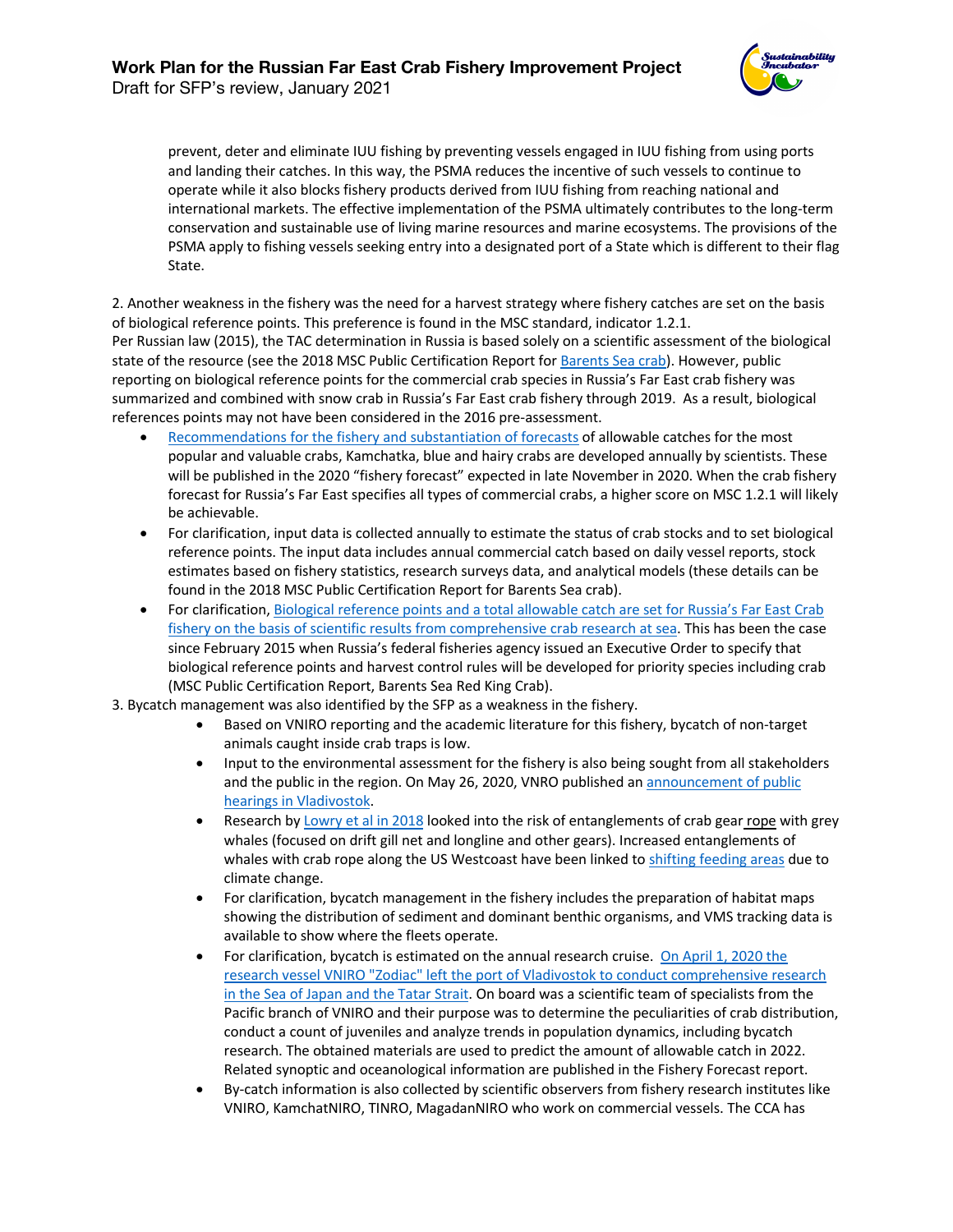

provided administrative and financial support to the institutes in observers deployment on crab catching vessels.

#### **Work Plan for 2021**

No major gaps for passing scores are apparent making this fishery a good candidate for MSC certification. With support from the SR, VNIRO and the CCA, this fishery could enter MSC full certification in 2021. By January 2020, the CCA has reached an agreement with the CAB, agreed assessment team members, commissioned necessary scientific information from the fishery research institute. And based on that information CCA is working on submission materials to be sent to the CAB.

*Notes:*

*The work plan provided utilizes a fishery improvement project template provided by the SFP for basic FIPs and requiring "time bound objectives for addressing a specific set of the fishery's environmental challenges to improve its performance against the MSC standard. Basic FIPs complete a needs assessment to understand the challenges in the fishery."*

*The FIP's unit of assessment is defined in the previous workplan on the CCA website:*

The 1st set of certification units includes following fisheries:

| <b>Fishing zones/species:</b> Red king crab Blue king crab |  | Tanner (Bairdi) snow crab |
|------------------------------------------------------------|--|---------------------------|
| West Kamchatka                                             |  |                           |
| Kamchatka-Kurils                                           |  |                           |

| 2021 WORK PLAN FOR THE RUSSIAN FAR EAST CRAB FISHERY     |             |            |                        |            |  |  |  |
|----------------------------------------------------------|-------------|------------|------------------------|------------|--|--|--|
| 2021 Actions and their tasks:                            | Estimated   | Completion | Responsible            | <b>MSC</b> |  |  |  |
|                                                          | Cost:       | Date:      | Parties:               | Indix      |  |  |  |
| ACTION 1: PREPARE TO ENTER THE MSC CERTIFICATION PROGRAM |             |            |                        |            |  |  |  |
| Task 1: Refresh the dialogue with the CCA.               | \$5k        | 1/21       | $SR + FIP$             | N/A        |  |  |  |
|                                                          |             |            | Secretariat            |            |  |  |  |
| Task 2: With CCA, establish a target date to enter       | Included in | 2/21       | $SR + CCA + FIP$       | All        |  |  |  |
| the MSC program.                                         | \$5k above  |            | Secretariat            |            |  |  |  |
|                                                          |             |            |                        |            |  |  |  |
| Task 3: Establish rapport with VNRO and regional         | \$5k        | 3/21       | $SR + FIP$             | All        |  |  |  |
| officials to support MSC full certification.             |             |            | Secretariat            |            |  |  |  |
|                                                          |             |            |                        |            |  |  |  |
| Also determine how they are looking into bycatch         |             |            |                        |            |  |  |  |
| from entanglement with crab trap rope.                   |             |            |                        |            |  |  |  |
|                                                          |             |            |                        |            |  |  |  |
| Task 4: Collect the materials prepared toward            | Included in | 4/21       | $CCA + FIP$            | All        |  |  |  |
| MSC certification to date from the CCA. Use the          | \$5k above  |            | Secretariat            |            |  |  |  |
| Barents Sea crab Public Certification Report as a        |             |            |                        |            |  |  |  |
| guide.                                                   |             |            |                        |            |  |  |  |
|                                                          |             |            |                        |            |  |  |  |
| Task 5: Update the MSC pre-assessment to                 | \$20k       | 12/2021    | <b>FIP Secretariat</b> | All        |  |  |  |
| prepare and organize the materials for full              |             |            |                        |            |  |  |  |
| certification.                                           |             |            |                        |            |  |  |  |
|                                                          |             |            |                        |            |  |  |  |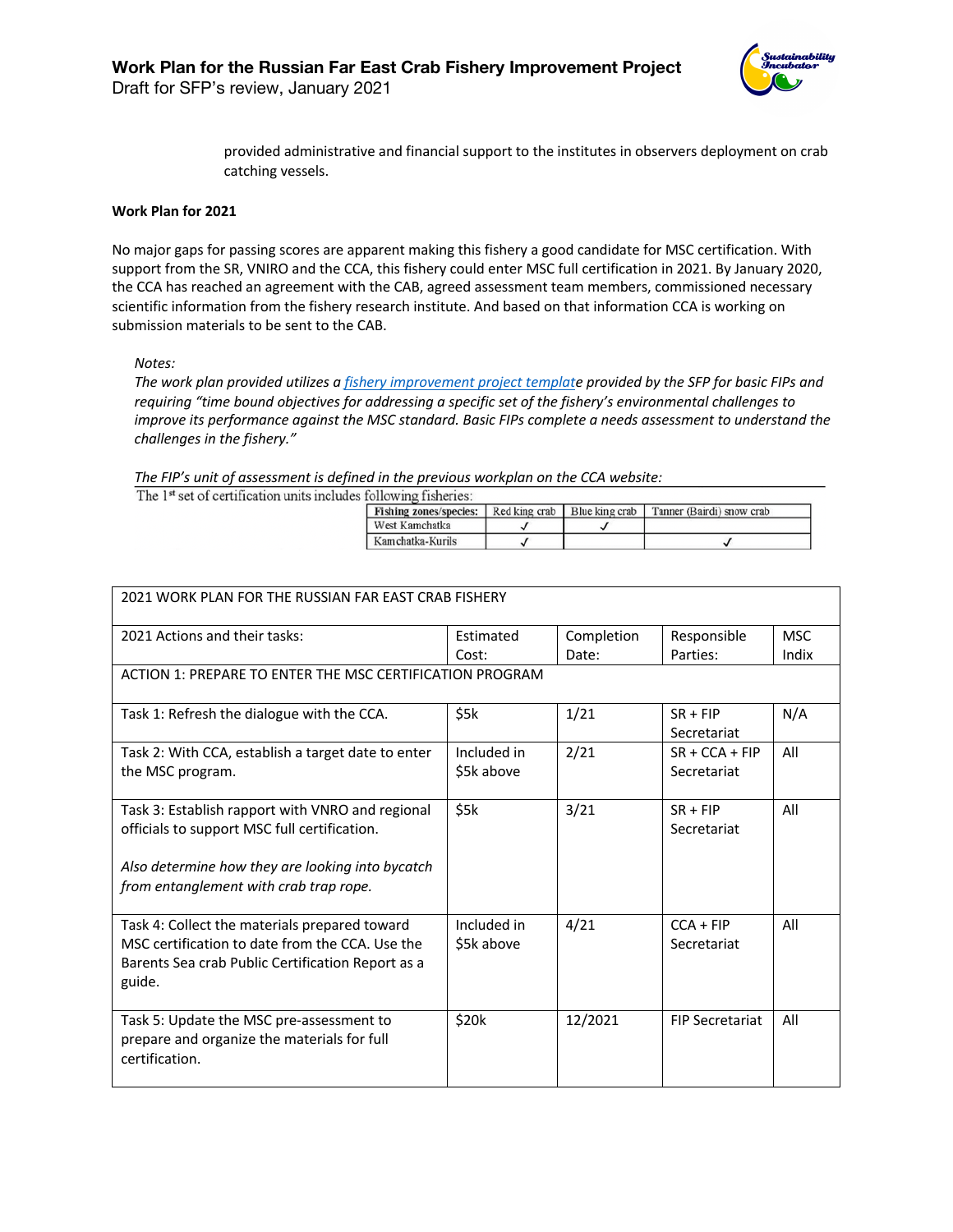# **Work Plan for the Russian Far East Crab Fishery Improvement Project**

Sustainability<br>Incybator

Draft for SFP's review, January 2021

| Confirm biological reference points are now<br>published for all crab species and that a higher<br>score is achievable for 1.2.1.                                                                                        |       |         |                                 |              |
|--------------------------------------------------------------------------------------------------------------------------------------------------------------------------------------------------------------------------|-------|---------|---------------------------------|--------------|
| ACTION 2: If the CCA is not ready to enter full<br>certification in 2021, set new improvement<br>targets for late 2022 and write a new work plan.<br>Use the Barents Sea crab Public Certification<br>Report as a guide. | \$15k | 10/2021 | $SR + CCA + FIP$<br>Secretariat | Likely<br>P1 |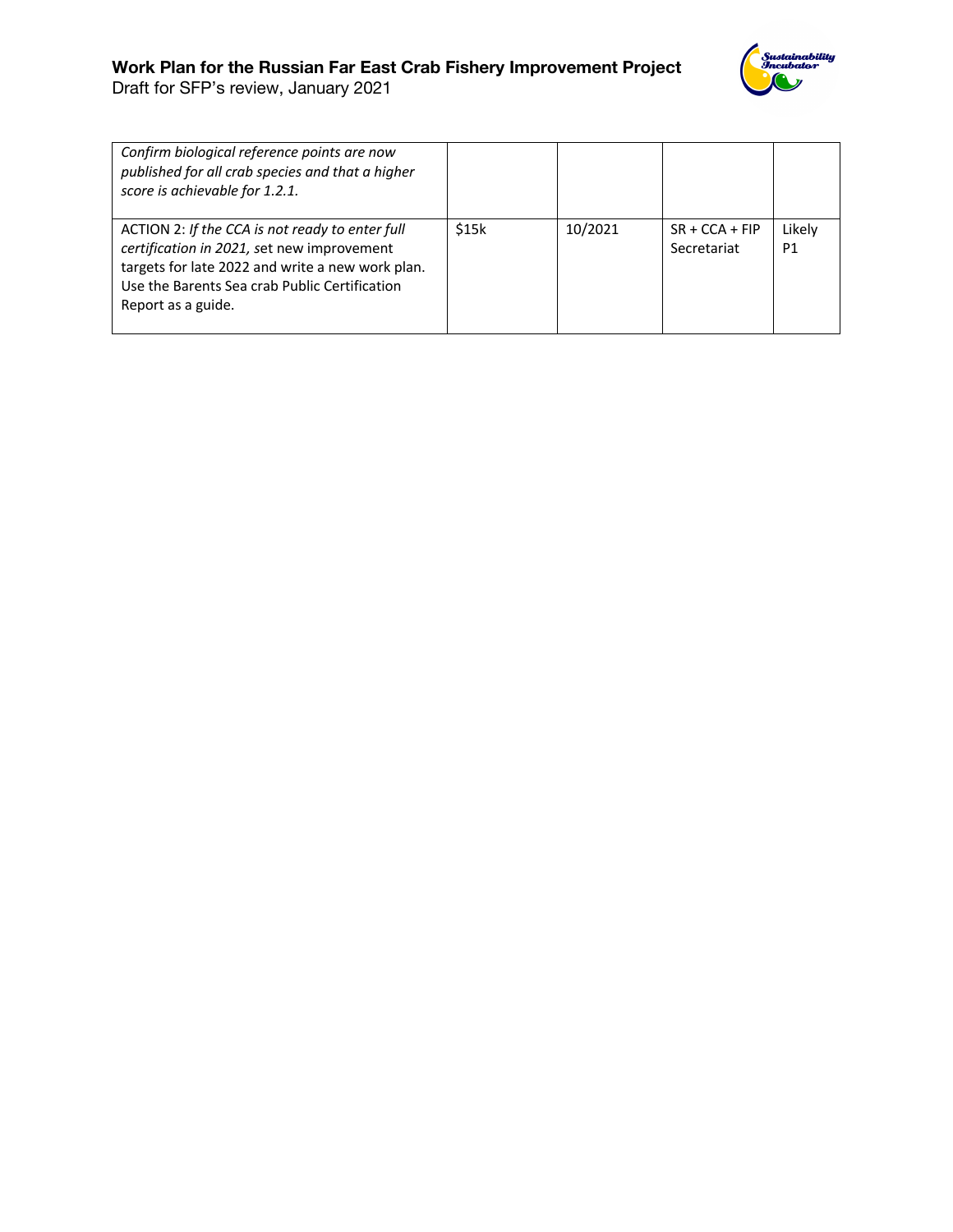Draft for SFP's review, January 2021

#### **Appendix A: Previous Work Plan for the Russian Far East Crab FIP**

Source: the **FIP** page on the CCA website.

#### Work plan for the 1st set of certification units (passed pre-certification in May 2016)\*

| Task                                                                                                                           | <b>Resources</b>            | <b>Deadline</b> | Implementation |
|--------------------------------------------------------------------------------------------------------------------------------|-----------------------------|-----------------|----------------|
| <b>I.</b> General                                                                                                              |                             |                 |                |
| Analysis of pre-certification results, including issues identified as requiring further work for meeting                       | <b>CCA</b>                  | May 2017        | Completed      |
| in full the certification requirements.                                                                                        | Fisheries institutes        |                 |                |
| Preparation of all materials required for full certification and entering full certification.                                  | <b>CCA</b>                  | Sep-Oct         | Ongoing        |
|                                                                                                                                | Fisheries institutes        | 2018**          |                |
|                                                                                                                                | Regulatory bodies           |                 |                |
| II. Stock status and harvest control rules -<br>Preparation of additional certification materials:                             |                             |                 |                |
| Crab stock assessment and TAC evaluation methodologies, and associated harvest control<br>٠                                    | <b>CCA</b>                  | Jan-Mar         | Ongoing        |
| rules.                                                                                                                         | <b>Fisheries</b> institutes | 2018            |                |
|                                                                                                                                | Regulatory bodies           |                 |                |
| Crab mortalities as related both to target crab fishing and by-catches in fisheries for other                                  | <b>CCA</b>                  | Jan-Mar         | Ongoing        |
| species                                                                                                                        | <b>Fisheries</b> institutes | 2018            |                |
|                                                                                                                                |                             |                 |                |
| III. Fisheries environmental impact -                                                                                          |                             |                 |                |
| Preparation of additional certification materials:                                                                             |                             |                 |                |
| General state of habitat and benthic communities, and their current trends.<br>٠                                               | <b>CCA</b>                  | Jan-Mar         | Ongoing        |
|                                                                                                                                | <b>Fisheries</b> institutes | 2018            |                |
| Plan continued systematic collection and analysis of fishery impact data reported by<br>٠                                      | <b>CCA</b>                  | Jan 2018        | Completed      |
| scientific observes from on-board CCA fishing vessels.                                                                         | <b>Fisheries</b> institutes |                 |                |
| Fishery environmental direct and indirect impact on various types of by-catches, including<br>٠                                | <b>CCA</b>                  | Jan-Mar         | Ongoing        |
| ETP species, and potential VME ecosystems.                                                                                     | <b>Fisheries</b> institutes | 2018            |                |
|                                                                                                                                |                             |                 |                |
| IV. Monitoring, Control and Surveillance mechanisms in place to ensure effective governance and management of crab fisheries - |                             |                 |                |
| Preparation of additional certification materials:                                                                             |                             |                 |                |
| Identification sources responsible for remaining small but persistent level of IUU crab<br>$\bullet$                           | <b>CCA</b>                  | Dec 2017        | Ongoing        |
| fishing and trade.                                                                                                             | Regulatory bodies           |                 |                |
| Preparation, in cooperation with state fishery regulatory bodies, of well-documented and<br>٠                                  | <b>CCA</b>                  | Sep-Oct         | Ongoing        |
| up-to-date evaluation of IUU crab fishing and trade.                                                                           | Regulatory bodies           | 2018            |                |
| * The 1st set of certification units includes following fisheries:                                                             |                             |                 |                |
| Red king crab<br>Blue king crab<br>Fishing zones/species:                                                                      | Tanner (Bairdi) snow crab   |                 |                |
| West Kamchatka<br>$\checkmark$<br>$\checkmark$<br>The countries that The office<br>$\epsilon$                                  | $\sim$                      |                 |                |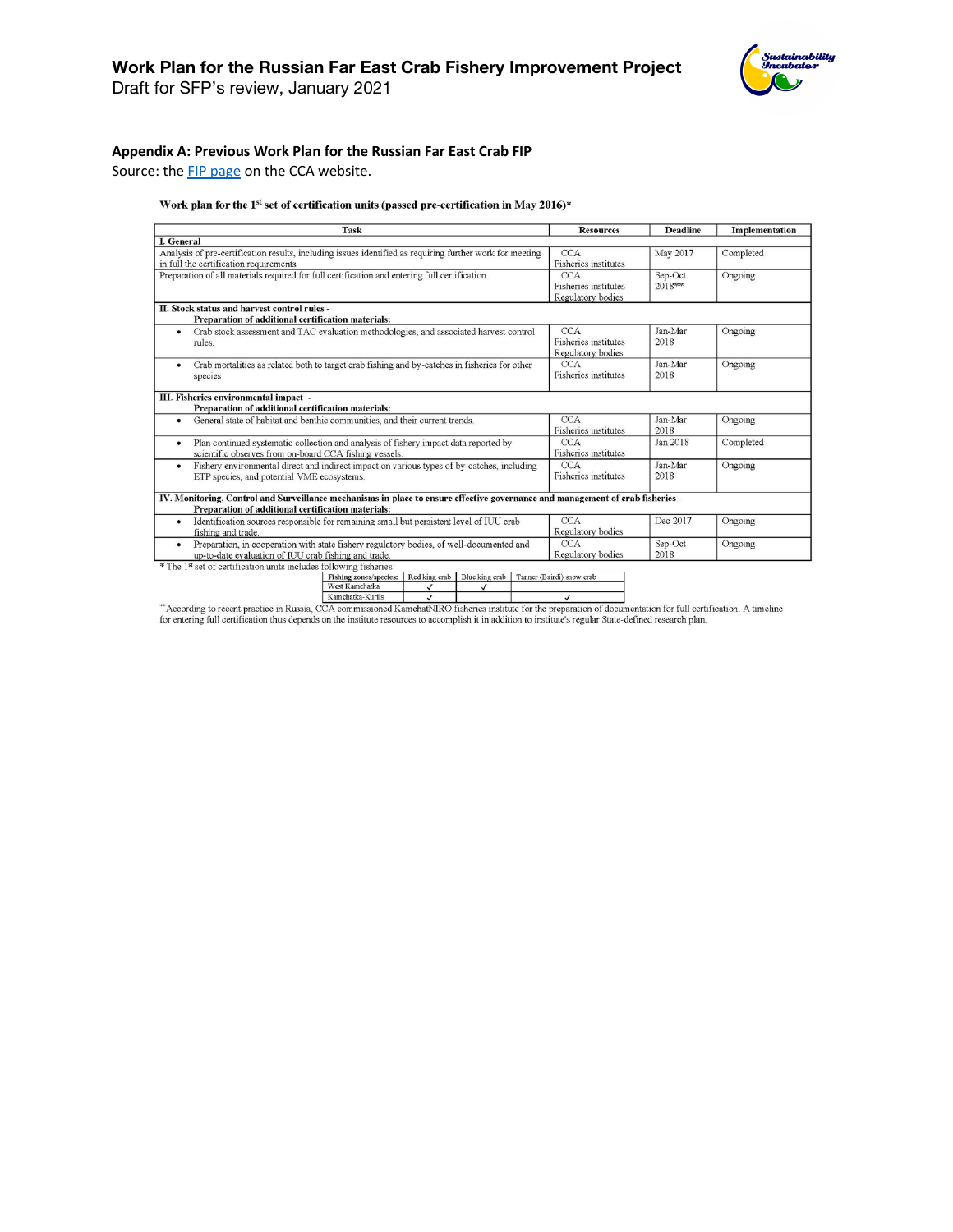

# **Appendix B: Background materials in support of the fishery's progress**

1. Fishery Governance and Capacity for Managing the Resource

VNIRO All-Russian Research Institute of Fisheries and Oceanography, Pacific branch, formerly TINRO.

24 March 2020

TINRO structure, together with the Vladivostok group of scientific units, includes the Khabarovsk and Chukotka branches and the Research Fleet Base. Highly qualified personnel (20 doctors and 150 candidates of sciences) are concentrated here. The total number of employees today is 1,125. The amount of taxes and fees charged to the budget and extra-budgetary funds is more than 250 million rubles. in year.

TINRO-Center conducts comprehensive fisheries research on 10 federal-owned specialized vessels.

Annually, TINRO-Center carries out up to 30 research trips, with a total duration of more than 1500 ship days / year. The expeditions annually carry out about 2,000 plankton stations, 1,000 pelagic trawls, 1,700 bottom trawls, 500 trawling, 3,000 hydrological stations, 5,000 diving stations.



Up to 30 research voyages are carried out annually in the course of comprehensive research of the biological resources of the Far Eastern seas and the adjacent waters of the Pacific Ocean.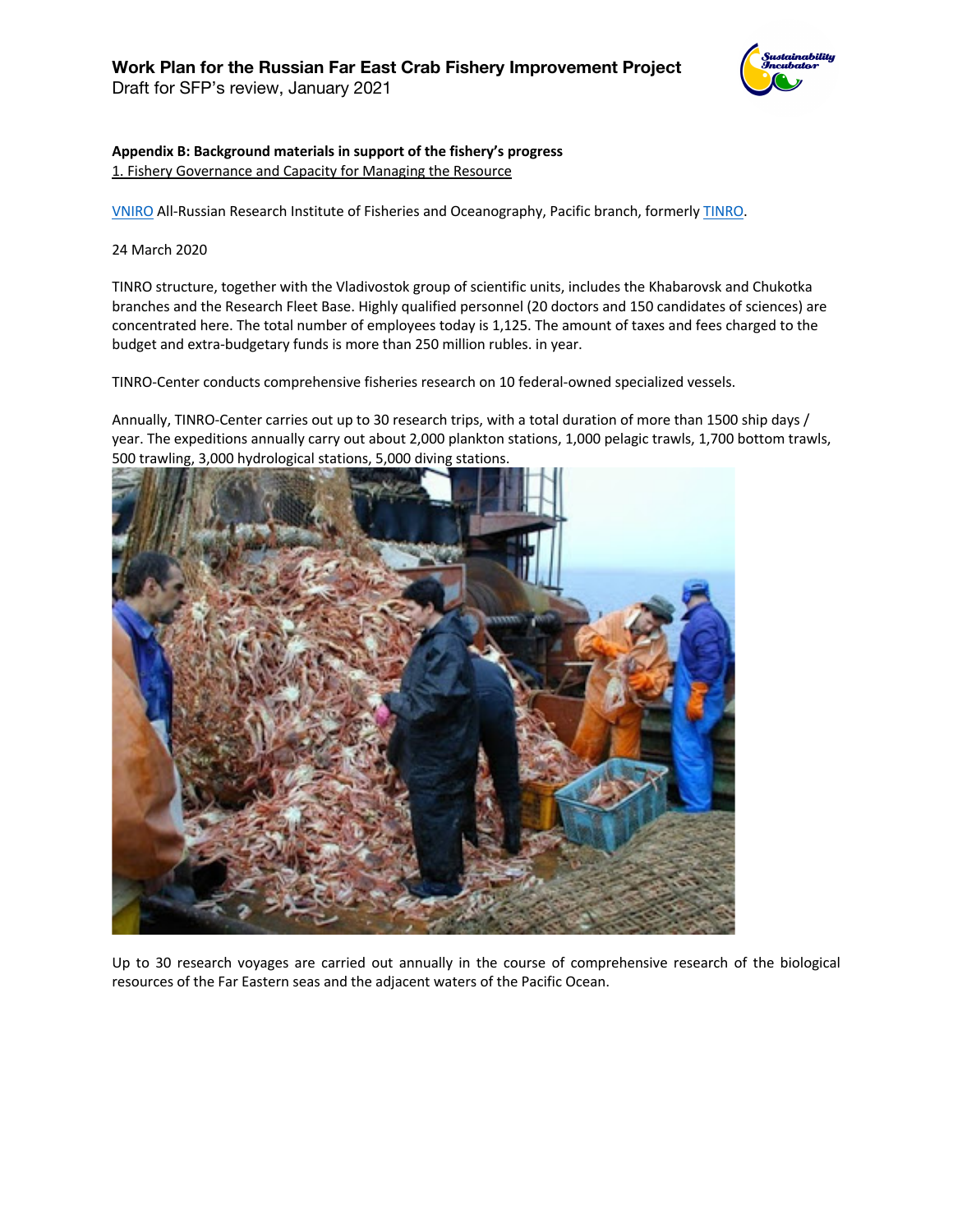



The research extends to all major fishing areas in the Pacific Basin and the eastern Arctic.

In 2018, TINRO and 27 other fisheries institutes entered the unified state research center, created on the basis of the All-Russian Research Institute of Fisheries and Oceanography, becoming its Pacific branch.

#### 2. Increasing enforcement to reduce IUU fishing

#### Joint work in the protection of aquatic biological resources

#### 26 December 2019

Representatives of the leadership of the Primorsky border department of the FSB of Russia held a meeting with representatives of the Pacific branch of the FSBSI "VNIRO", during which the results of cooperation between border guards and science in 2019 were summed up.

According to Andrey Filimonov, Deputy Head of the Primorsky Border Directorate of the FSB, thanks to the comprehensive assistance of scientists, it was possible to achieve significant success in the protection of marine biological resources - to ensure proper control over fishing and to respond in a timely manner to threats to national interests and state security.

TINRO specialists provided comprehensive assistance to the border department in assessing the damage caused by illegal fishing of Pacific salmon on the main rivers of the region, cephalopods and crabs in the coastal waters and the exclusive economic zone of Russia. Also, scientists on an ongoing basis exchanged operational fishery information with border guards, information on the current state of stocks and catch of FBG, transmitted shortterm and long-term (Putin's and annual) forecasts and provided any advice.

Scientific support did not go unnoticed - representatives of the Primorsky Border Administration expressed great gratitude to the scientists of TINRO and awarded a number of employees with diplomas, letters of thanks and mementos for their joint work.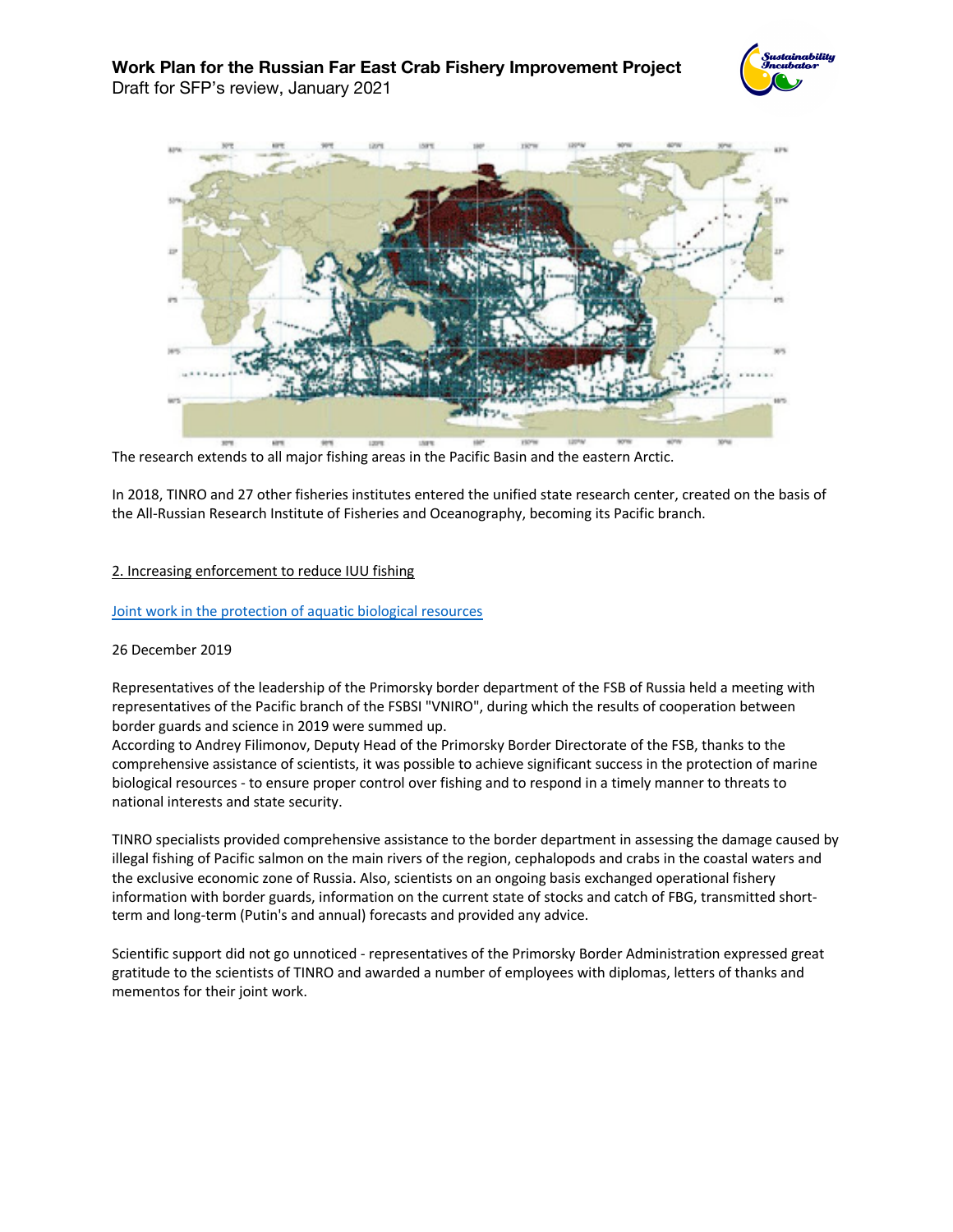



The participants in the meeting agreed that the cooperation that has reached a new qualitative level in protecting the national interests of the two state organizations will only develop and strengthen in the future.

# **TAC increases for snow and king crab in the Russian Federation**

#### November 29, 2017

In the Russian Federation, landings of crab in the Kamchatka peninsula were up 22 percent by the end of August, with 13 700 tonnes landed. The catch consisted of bairdi snow crab and opilio crab. The king crab fishery in the region started only on 1 September, and the quota has been increased to 11 500 tonnes (+29.2 percent). The total TAC for the Russian Federation's Far East crab fisheries are up by 7 000 tonnes to 73 500 tonnes for 2017.

Russian Federation authorities have been cracking down on illegal, unreported and unregulated (IUU) crab fishing and illegal exports of crabs, yet poachers continue to find new ways to operate. Many crab poachers have started using transport ships to send their IUU cargo from the Russian Federation to Japanese and Republic of Korean ports. Poachers are also using ships under flags of convenience, as these ships are not strictly controlled.

Federal Law No. 330-FZ amending Criminal Code of the Russian Federation in relation to illegal fisheries (catch) of aquatic biological resources. 2016

This Federal Law increases penalties, including administrative fines and imprisonment, for illegal fisheries (catch) of aquatic biological resources and marine mammals, in particular in protected areas, open sea and prohibited fishing areas. It envisages such aggravating circumstances as of motor boats, explosives, chemicals, electric current and prohibited fishing gear and fishing methods.

Full text Russian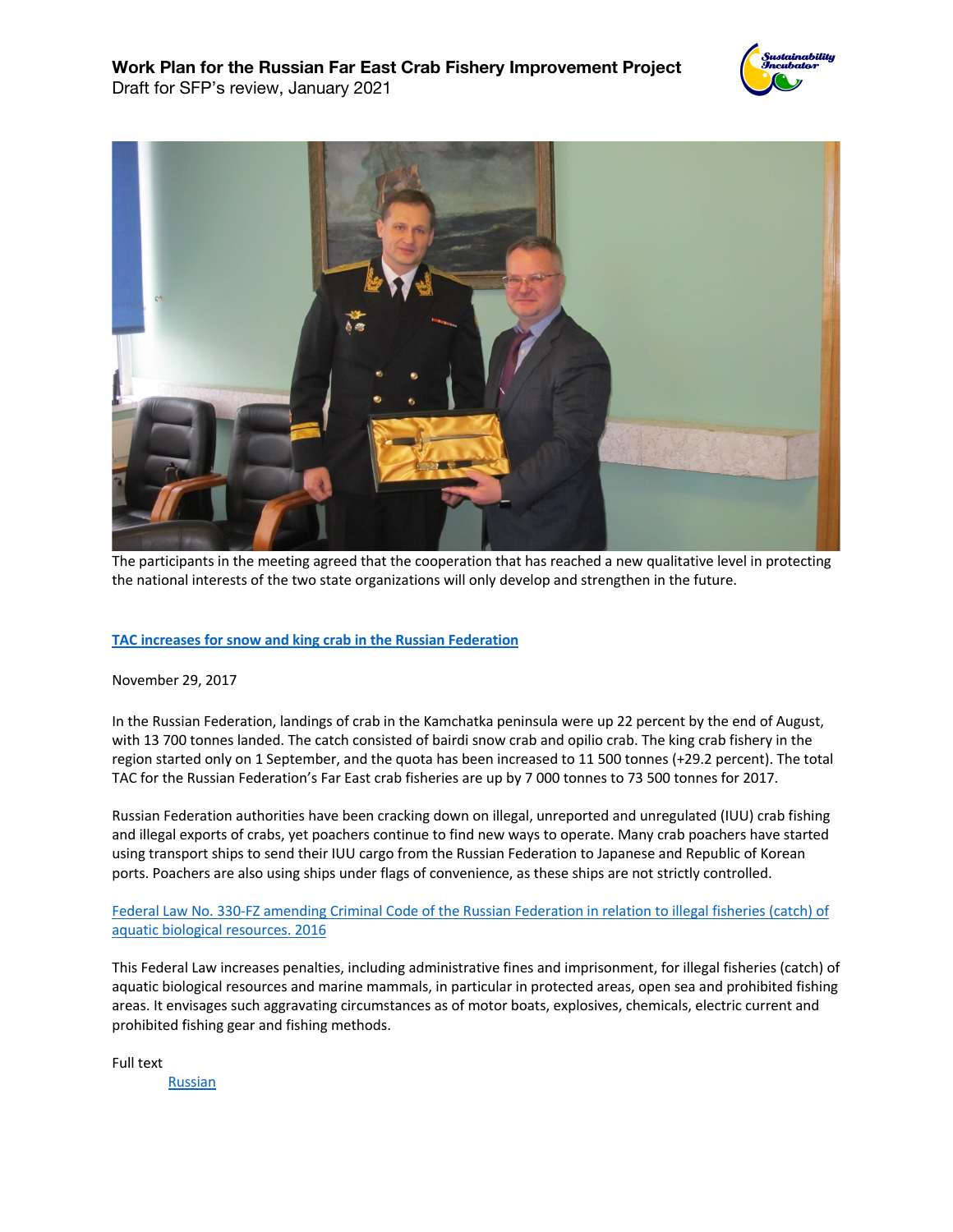

#### 3. The scientific basis for managing the crab resource in Russia's Far East

# A new scientific expedition began in the Far East April 1 2020

On April 1, the research vessel VNIRO "Zodiac" left the port of Vladivostok to conduct comprehensive research in the Sea of Japan and the Tatar Strait. On board is a scientific team of specialists from the Pacific branch of VNIRO.

The main purpose of the expedition will be trap shooting of crabs in the Peter the Great Bay and the Tatar Strait. Scientists will also assess the state of populations of commercial crabs and craboids, determine the peculiarities of their distribution, conduct a count of juveniles and analyze trends in population dynamics. The obtained materials will be used to predict the amount of allowable catch in 2022 and in subsequent years.

According to the director of VNIRO Kirill Kolonchin, fisheries science continues to fulfill the state plan of expeditionary research in full.

Recall that another VNIRO research vessel, the R / V Professor Kaganovsky, has already started complex pelagic surveys in the Sea of Okhotsk. 26 march 2020

R / V Professor Kaganovsky opened the season of marine expeditionary operations in the Far East

Science explored the stocks of crabs in the Okhotsk and Bering seas Posted Nov 28. 2019 20:23 by TINRO

The cruise report of the R / V Zodiac, which surveyed commercial crabs in the Sea of Okhotsk and the Bering Seas in the summer and autumn of this year, was presented at the Scientific Council of the Pacific Branch of VNIRO.

According to the head of the voyage, TINRO researcher Oleg Borilko, in June-July, a trap survey was carried out on the shelf and the upper horizons of the slope in the northeastern part of the Sea of Okhotsk. In total, more than 15 thousand km² were surveyed with depths ranging from 50 to 350 meters.

According to the results of the trap survey, the opilio snow crab is the most abundant species on the shelf of the northeastern part of the Sea of Okhotsk. The basis of all catches was made by commercial males, the maximum catches of large-sized males fell on the central part of the study area with a depth of 150-250 meters. According to scientists, the stock is kept at a stable level.

In late summer and early autumn, the vessel operated in the northwestern part of the Bering Sea. Surveys of deep sea crabs were not carried out for a long time due to the complexity of work in this area due to the bottom topography, therefore this expedition was of great importance for understanding the state of the crab stocks.

The results of studies on the tannery snow crab showed a relatively high number and density of settlements in the southwestern region of the research work - the Shirshov Ridge. The bulk of the commercial males was concentrated in the northern parts of the Shirshov Ridge (areas adjacent to Cape Olyutorsky from the south ).

Commercial males of the Snowflake Angulatus were observed almost everywhere. The main aggregations of commercial animals fell on the areas adjacent to Cape Navarin from the southeast. In general, we can talk about a high fishing potential in the western part of the Bering Sea for deep-sea snow crab tannery and angulatus, which are currently almost never mastered by fishermen.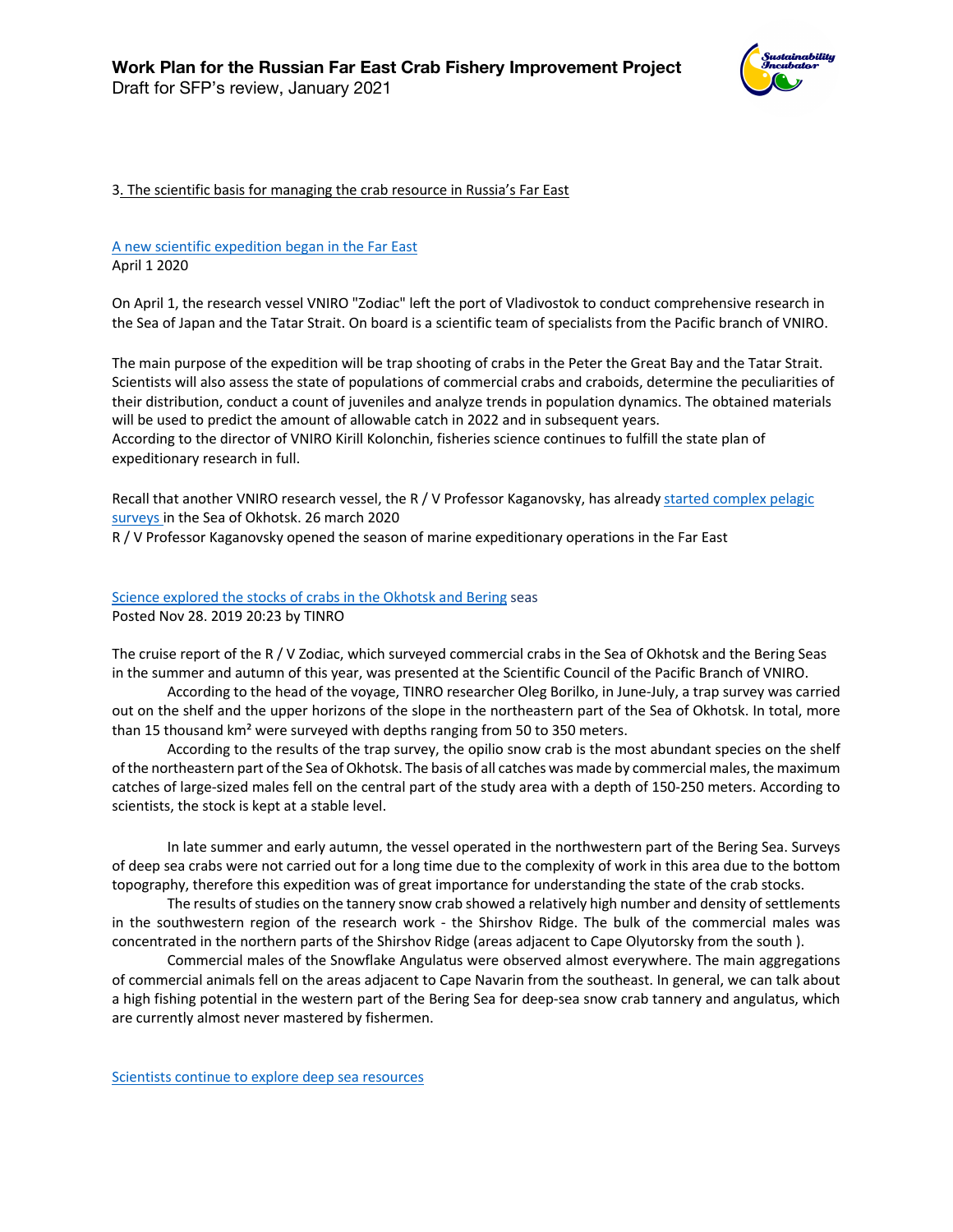

August 9, 2018

the purpose of the program is to survey the reserves of underutilized deep-water and mesopelagic objects and develop recommendations for their rational development . Starting from this year, during sea expeditions, specialists have been studying the state of meso- and bathybenthal biological resources at depths from 200 to 3000 meters. The objects of trawl and longline surveys are grenadiers, halibuts, thorn-cheeks, sea bass, lemonema, wild boar, sea monk, berix, as well as deep-sea crabs - isthorn, Cowesa, Verrilla, many-thorn, Angulatus, Tanner. Also, scientists have begun to update the methods of forecasting little-studied objects. In May-June, the R / V TINRO performed work in the deep-water part of the Sea of Okhotsk. Scientists have obtained data on the status of stocks, distribution and age structure of black halibut, grenadier, licods, rays and other fish. The collected materials will be used to prepare a forecast of the permissible removal of objects in 2020. In June-July, trap surveys in the Sea of Okhotsk were carried out on the Zodiac vessel on the shelf and at depths of over 1000 meters. The stocks of game crabs - isthorn and angulatus snow crab are in stable condition. Also, preliminary data were obtained on promising commercial objects - deep-sea crabs Cowes, Verrill, multiship.

Where will snow crab be caught?

January 30, 2019 TINRO

The forecast for Snow Crabs 2019 was presented at an expanded meeting of the Academic Council of TINRO, which was attended by representatives of the Primorye administration, the fishing industry, the Primorsky Territorial Administration and other departments.

According to Aleksey Slizkin, a leading researcher at the laboratory of commercial crustaceans of the Far Eastern seas, in 2019 it is recommended to develop about 50.4 thousand tons of snow crabs, including 31.9 thousand tons - opilio, 9.7 thousand tons - angulatus , 8.2 thousand tons - red, 1.3 thousand tons - Byrd. The total allowable catch of snow crabs remains at the level of the previous year, with a slight decrease by 1.5 thousand tons. Last year, the share of TAC development for all snow crabs was 74.4%. The most popular is the opilio snow crab (97.1%), the smallest share of development is in the angulatus (66%).

Crab Fishery Forecast UPDATE January 30, 2019

Scientists expressed their gratitude to the Association of Crab Hunters and the Vostok-1 Republic of Kazakhstan for the cooperation and placement of scientific observers on crab fishing vessels.

Next year, it is assumed that the fishery forecast will be made for all types of commercial crabs, and not just for snow crab. Recommendations for the fishery and substantiation of forecasts of allowable catches for the most popular and valuable crabs, Kamchatka, blue and hairy crabs are also developed annually by scientists, but it is advisable to present a single forecast, experts noted.

The fishery forecast also contains information on the estimated synoptic and oceanological conditions in the fishing areas, the legal framework for regulating the fishing, customs statistics on the import and export of crabs. Also, during the Academic Council, a draft amendment to the Fishing Rules for the Far Eastern Fisheries Basin was discussed, one of the issues considered was paragraph 21.7, which, due to a technical error, threatened the conduct of crab fishing in two important industrial areas. In the wording proposed by scientists, bottom traps in Kamchatka-Kuril and West Kamchatka are prohibited to be used in fishing for fish, and not for aquatic biological resources in general. Those present unanimously supported this amendment.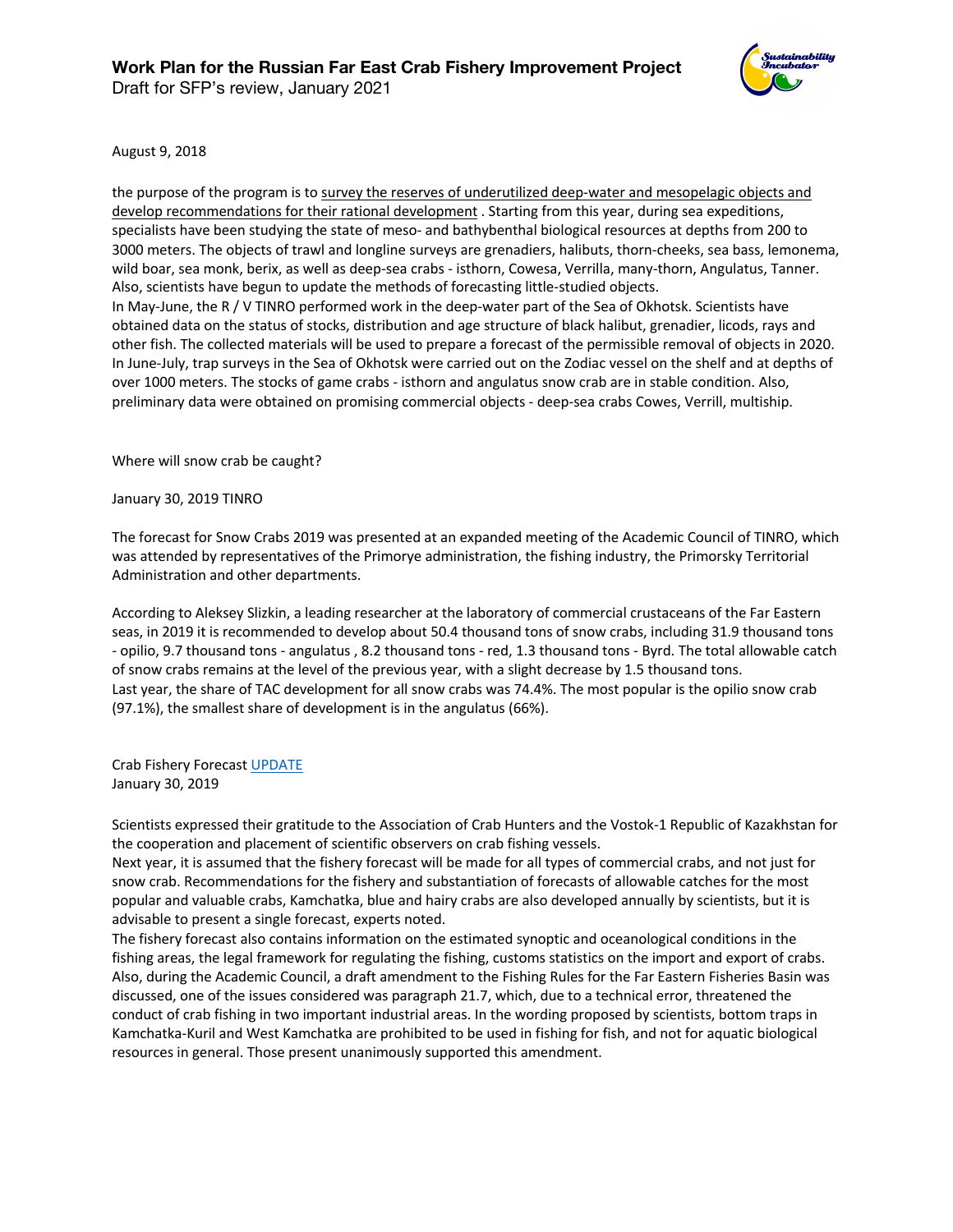

FISHING SITUATION, DISTRIBUTION, POSSIBLE HYDROBIONT REMOVAL IN THE FAR EASTERN FISHING POOL NOVEMBER 2020

#### Comprehensive fishery research in the Far East basin 18 November 2019

Traditional objects of long-term fishing include pollock, herring, Pacific salmon, cod, navaga, commander squid, halibuts, shelf crabs, northern shrimp, trumpeters, greens, and flounders. Currently, they form the basis of the fishery's raw material base and the absolute predominant part of the annual catch. Basically, their resources are fully utilized (it seems possible to speak about the underdevelopment of resources only for flounders, cod and greenpipes), and with regard to the king crab, a significant overfishing is evident. The most numerous herds of this group of aquatic biological resources are monitored regularly, i.e. fishery science is still largely able to track their population dynamics. For the next five years, it is extremely important to continue regular monitoring of the state of the populations of this group of commercial objects, the results of which will make it possible to actually react annually to the dynamics of stocks of objects by increasing or decreasing catch quotas. In general, this group of fishing objects will form the basis of the catch in the Far East in the coming five years.

Fisheries management in Russia's Far East basis is undergoing an evolution from a single-species to an ecosystem approach in the study and forecasting of biological resources. A striking confirmation of this is the cycle of these complex programs, according to which research has been planned for the next 20 years. At the same time, fisheries management is still of a single-species nature. It is already necessary to develop new principles of the ecosystem approach to the management of aquatic biological resources, based on an understanding of the functioning of communities and ecosystems in general and accurate forecasts of their dynamics.

#### 4. Transparency and stakeholder involvement in Russia's Far East Crab Fishery

# Announcement of public hearings in Vladivostok on May 26, 2020 (questionnaires) Posted Apr 19. 2020 6:08 pm by Tin Tinro

The Federal Agency for Fisheries, the Federal State Budgetary Scientific Institution "All-Russian Research Institute of Fisheries and Oceanography" (Pacific Branch) (hereinafter - FGBNU "VNIRO" (Pacific Branch)), with the participation of the Vladivostok City Administration, notifies of public discussions on the object state ecological examination of documentation "materials substantiating CHANGES TO PREVIOUSLY APPROVED total allowable catch in the mining areas (catch) of aquatic biological resources in the inland waters of the Russian Federation, in the territorial sea of the Russian Federation, on the continental shelf of the Russian Federation, in the exclusive economic zone of the Russian FEDERATION AND THE CASPIAN SEA for 2020 (with an environmental impact assessment) ".

The purpose and place of the planned activity is the catch (catch) of the hairy quadrangular crab in the Primorye subzone (Far Eastern fishery basin), taking into account the ecological aspects of the impact on the environment.

The organizer of the discussions and the customer's representative is the Primorskoe Territorial Administration of the Federal Agency for Fishery, Vladivostok, st. Peter the Great, 2, tel .: 8 (423) 226-88-60.

Contractor - FGBNU "VNIRO" (Pacific Branch), Vladivostok, per. Shevchenko, 4, tel. 8 (423) 2400-921.

The authorized body carrying out activities aimed at implementing the powers of local self-government bodies in the field of environmental protection is the Department of Environmental Protection and Natural Resources Management, Vladivostok, st. Muravyov-Amursky, 11/13, Vladivostok, tel. 8 (423) 2614-260.

The deadline for the environmental impact assessment is from the moment this announcement is published within 30 days until the end of public discussions. Public discussion form - hearings, polls.

The form for submitting comments is written.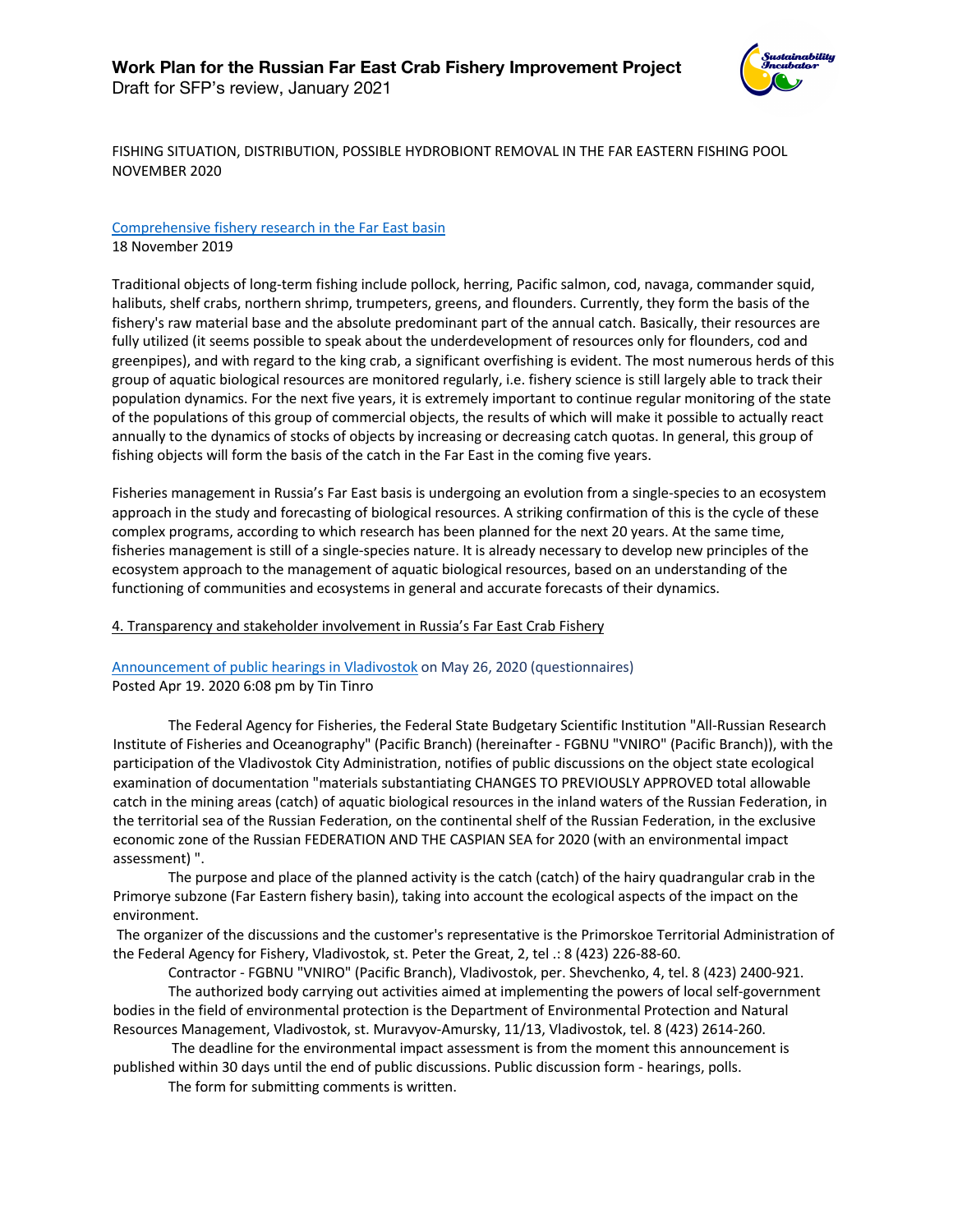# **Work Plan for the Russian Far East Crab Fishery Improvement Project**

Draft for SFP's review, January 2021



You can familiarize yourself with the specified documentation, as well as print the questionnaire, using the links below. Completed and signed questionnaires, as well as comments, proposals on the environmental aspects of the planned activities, can be sent in writing from the date of publication of this announcement, within 30 days before the end of public discussions and within 30 days after the end of public discussions, to the address: 690091, FGBNU "VNIRO" (Pacific Branch), Vladivostok, per. Shevchenko, 4., or in electronic form to the email address: tinro@tinro-center.ru.

Public hearings on the specified documentation will take place on May 26, 2020 at 11-00 o'clock in the building in the building of the Pacific branch of the FGBNU "VNIRO" at the address: Vladivostok, per. Shevchenko, 4 (assembly hall).

Questionnaire on justification materials (pdf format)

# 5. Changes to allocations and the resulting challenges in the fishery today

**RFC proposes radical changes to Russia's fishery policies, prompting pushback**

September 15, 2020

RFC has called for additional investment auctions and investment quotas, including in the crab fishery, where 50 percent of the quotas are distributed through auctions and the remainder through historic principle.

Gleb Frank, RFC's owner, may carry enough political weight to get buy-in from Russia's leadership, and that RFC's argument that its proposal will result in additional revenues to government coffers, might create enough of an opening to result in the proposal being implemented in full or in part.

RFC was allegedly behind the idea of the investment auctions for crab quotas (though RFC denied its involvement in a direct comment to SeafoodSource), which ended up partly realized. As a result, Frank's crab-fishing companies won nearly one-third of the crab quotas sold through the auctions.

The Ministry of Agriculture, of which Russia's Federal Agency for Fisheries is a part, has filed an official report voicing its opposition to the initiative, arguing it would create unequal competition. It said the load rate of 50 percent granted via the investment quotas is enough for the profitable operation of vessels. And it said companies that didn't take part in the program might have if its conditions had been full-quota allocation from the start. The ministry said the expansion of the investment quota system to additional species might be considered in the future, but only upon the completion of the vessels currently under construction as part of the program. Such a consideration should also be based on the needs of the Far Eastern Fishery basin for new ships, as the current program will renew the Northern basin's fleet by 80 percent, but the Far Eastern basin's by 40 just percent, according to the ministry.

Maxim Kozlov, chairman of the Association of Sakhalin Region Fisheries, said at a press conference that the RFC's initiative is an attempt to redistribute quotas in favor of the company. Kozlov said his organization opposes the move, as it had already suffered due to introduction of the crab auctions earlier this year. The sale of 50 percent of crab quotas resulted in the loss of 10,000 MT of quota which had been used by local fisheries, he said. Should the RFC's vision be approved, the Sakhalin region will lose another 300,000 MT of quota for other species, and nearly 5,000 jobs will be eliminated, Kozlov claimed.

**Stand-off mounts in Russia between crab sector and government**

February 21, 2019

Both stations asserted the only way to bring the industry under control was to move to an auction system. The close timing of the two reports and the overlap in the information they provided, not to mention the fact that such reports on the Russia station typically require tacit approval from the Kremlin prior to broadcast, was interpreted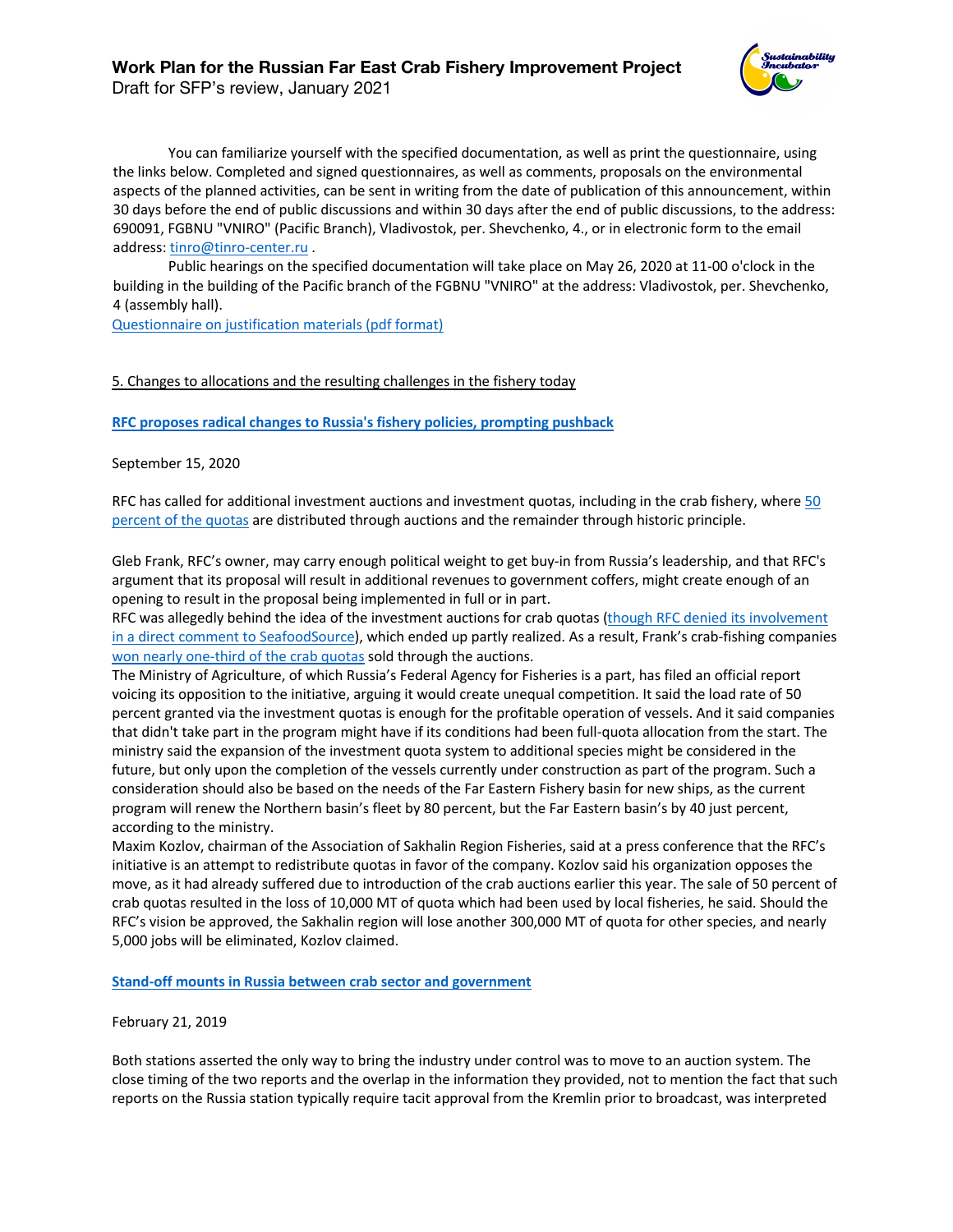

Draft for SFP's review, January 2021

by the crab industry as a clear message that the top ranks of the Russian leadership would brook no dissent in their decision to move to auctions.

In January at a meeting of Russia's Public Council of the Russian Federal Agency for Fisheries. The council moved to request a supervisory body check on the performance of government bodies in tackling the problem of IUU, and Public Council Chairman German Zverev called on the Border Service and the Accounts Chamber of the Russian Federation, the largest governmental watchdog – accountable to the Federal Assembly of the Russian Federation – to revise and analyze the efficiency of its anti-IUU policies.

Russian Federal Agency for Fisheries Head Ilya Shestakov dismissed the claims of IUU made in the two television reports, citing the fact that all Russian vessels fishing crabs and other species are equipped with electronic monitoring systems overseen by Russian supervisory bodies, and that special bilateral agreements signed by Russia with South Korea, Japan, and other countries are supposed to prevent sale of illegally fished Russian seafood in ports of these countries.

Three days after the council's session, the Russian government officially introduced a draft of a law to restart auctions for quotas.

# **After quota auctions in Russia, new "crab king" emerges**

December 19 2020

Gleb Frank is now being referred to as "The Crab King" by Russian media outlets after his company, Russian Fishery Company (RFC), won more than one-third of the quotas up for auction in October. The auctions, which collectively handed out 15-year fishing rights to around 50 percent of Russia's total allowable catch for crab, or around 46,000 metric tons (MT).

According to the Russian Federal Agency for Fisheries, 41 lots were offered, with 31 one of them covering fishing in the Russian Far East – primarily in the Sea of Okhotsk – and the remaining 10 for the Northern Fishery Basin, the Barents Sea. Of the total, 36 lots were sold, with the other five – all for deep-sea fishing – were considered too risky regarding their commercial attractiveness. Out of 23 bidders in the auction, 18 won some share of the quotas on offer.

The cumulative starting price was RUB 120.9 billion (USD 1.89 billion, EUR 1.7 billion), with the outcome netting RUB 142.4 billion (USD 2.22 billion, EUR 2.01 billion) in total for the Russian government. That's lower than the RUB 160 billion (USD 2.5 billion, EUR 2.26 billion) the government was discussing back in 2017 when weighing in the prospect of the auctions. Of the total, RUB 99.5 billion (USD 1.56 billion, EUR 1.4 billion) was paid for Far Eastern quotas, and RUB 42.8 billion (USD 669.64 million, EUR 600.44 million) was paid for the northern ones. The winners of quota in the Far East crab fishery are Merlion, Pacific Crab, Ostrovnoy Crab, Sever, TRK, Mag-Sea International, Voskhod, Aqua-Invest, Kamchatka Crab, Antey, Atlantic Crab, and Dalnevostochnoe Poberezhie; in the Northern basin – Antey Sever, Eta-Trade, Froster, Karapax, and Alfa-Trade. Some of the bigger winners included the Antey Group, which has a long history in the crab market in Russia. The company successfully bid on five lots in the Barents Sea, agreeing to pay RUB 18.2 billion (USD 284.74 million, EUR 257 million). The North Western Fishery Consortium also won bids on five lots for a combined RUB 24.6 billion (USD 384.87 million, EUR 347.4 million).

But Frank appears to have benefitted the most from the auctions. Three of the companies winning bids – Pacific Crab, Kamchatka Crab, and Atlantic Crab – are reportedly owned by Russian Crab Group, which itself is owned by RFC and Gleb Frank. These companies won 10 lots overall, paying RUB 38.3 billion (USD 599.2 million, EUR 540.8 million), and making Frank one of biggest crab quota owners in the industry. With quotas for catching 10,000 to 12,000 MT of crab, Frank now owns around 15 percent of Russia's entire crab quota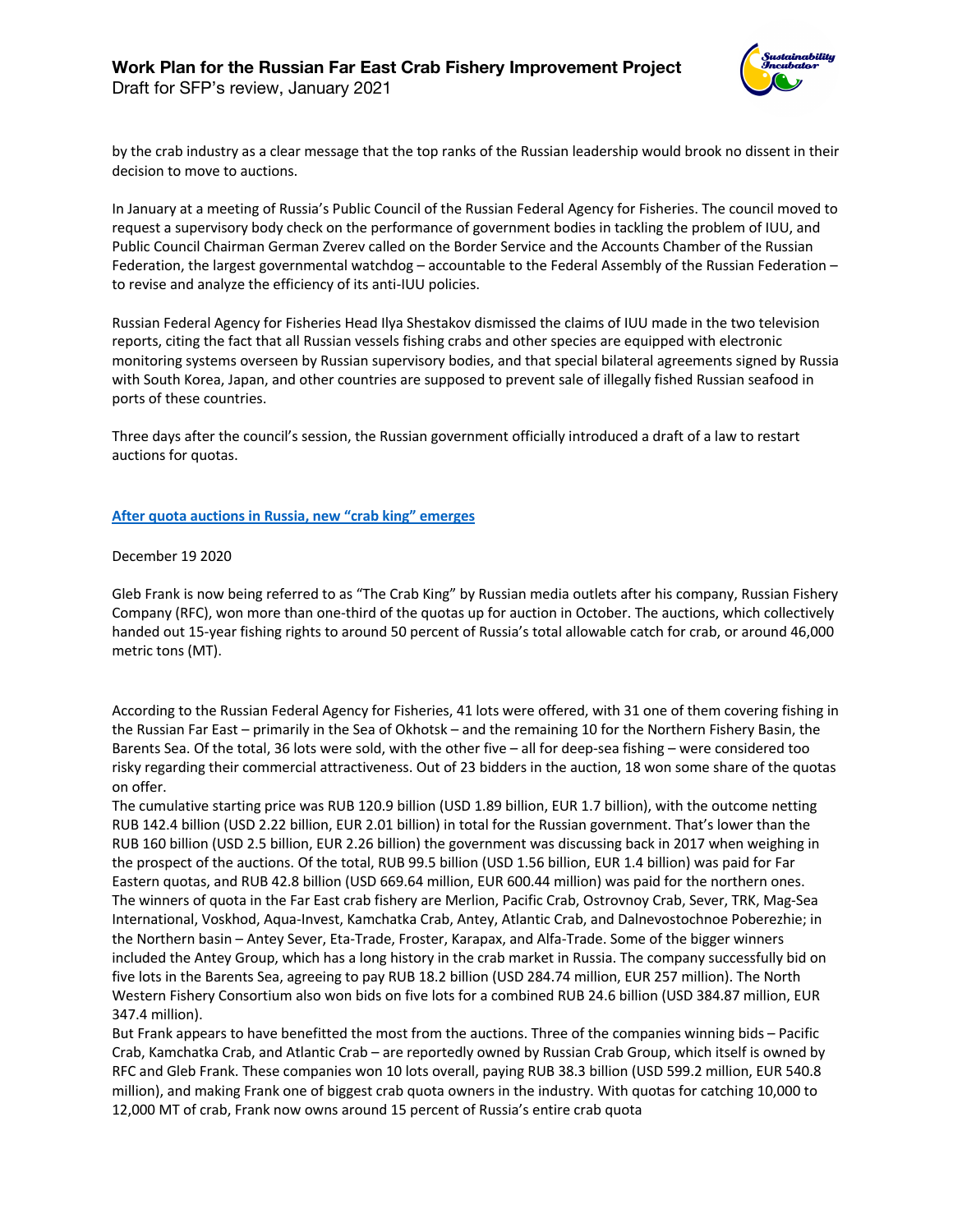

# 6. Current trade in the product and impacts of Covid-19

Update on crab (Canadian snow crab season delayed), Globefish

September 9, 2020

China was hardest hit, with imports falling by over 40 percent to 11 653 tonnes. US imports, on the other hand, fell just very slightly by 1.1 percent to 16 685 tonnes, but there were some major changes among the suppliers. Russian shipments declined by 7.9 percent to 5 601 tonnes

here was a major drop in Russian crab exports during the first quarter of the year, from 10 685 tonnes in 2019 to just 6 724 tonnes in 2020 (-37.1 percent). The major markets, the Republic of Korea and China, both experienced strong declines: by 31.4 and 44.2 percent, respectively. China's crab exports fell by 22 percent during the first quarter of 2020, to 12 035 tonnes. All major markets suffered declines in imports from China.

Russian supplies, on the other hand, look good, even though crab shipments from the Russian Federation to the main markets (China, Republic of Korea and the United States of America) have been lower than last year.

# **Crab fishing season devastated by COVID-19**

July 8, 2020

COVID-19 has negatively affected Russian crab exports to China. Previously, the total TAC in the Russian Federation was around 100 000 tonnes, with China absorbing 17-19 percent. In February, shipments dropped to almost nothing.

The United States of America's market, which in 2019 absorbed about 35 000 tonnes of Russian caught red king crab and opilio snow crab, would probably not be able to replace the Chinese market. Russian exports of live crab to China stopped at the end of January 2020. At that time, some 450 tonnes of live blue king crab and 236 tonnes of live snow crab were on their way to China, but exporters diverted these shipments to the Republic of Korea and other Asian nations. As a consequence of the increased amount being shipped to the Korean market, prices dropped. Other alternative markets such as the United States of America did not appear promising, as the market for live king crab there is rather limited.

Prices for Russian crab have dropped significantly since the outbreak of COVID-19. Demand in China declined sharply, and Russian crab prices dropped from USD 15 – 18 per kg last year to about USD 7 per kg in March 2020. Crab meat prices in the United States of America have been declining since early 2018 but were flat at the beginning of 2020, before the COVID-19 outbreak.

King crab prices were expected to remain high at the start of the year, but the long term outlook is uncertain due to COVID-19. However, supplies of king crab will be tighter this year. Alaska, which is the largest supplier to the US domestic market, had its quota reduced to just 1 450 tonnes in 2020, the lowest quota since 1982. A decade ago, the Alaska quota for king crab was 9 070 tonnes. Most recently, China has been buying more of this resource, both from the Russian Federation and the United States of America, and this is putting pressure on prices. Chinese and Russian exports have shifted direction, with the Republic of Korea taking larger amounts compared to the United States of America and China. Supplies of king crab will be tighter in 2020, regardless of the COVID-19 crisis. But this does not automatically mean that prices for king crab will go up. The global trade situation is extremely confused at the moment.